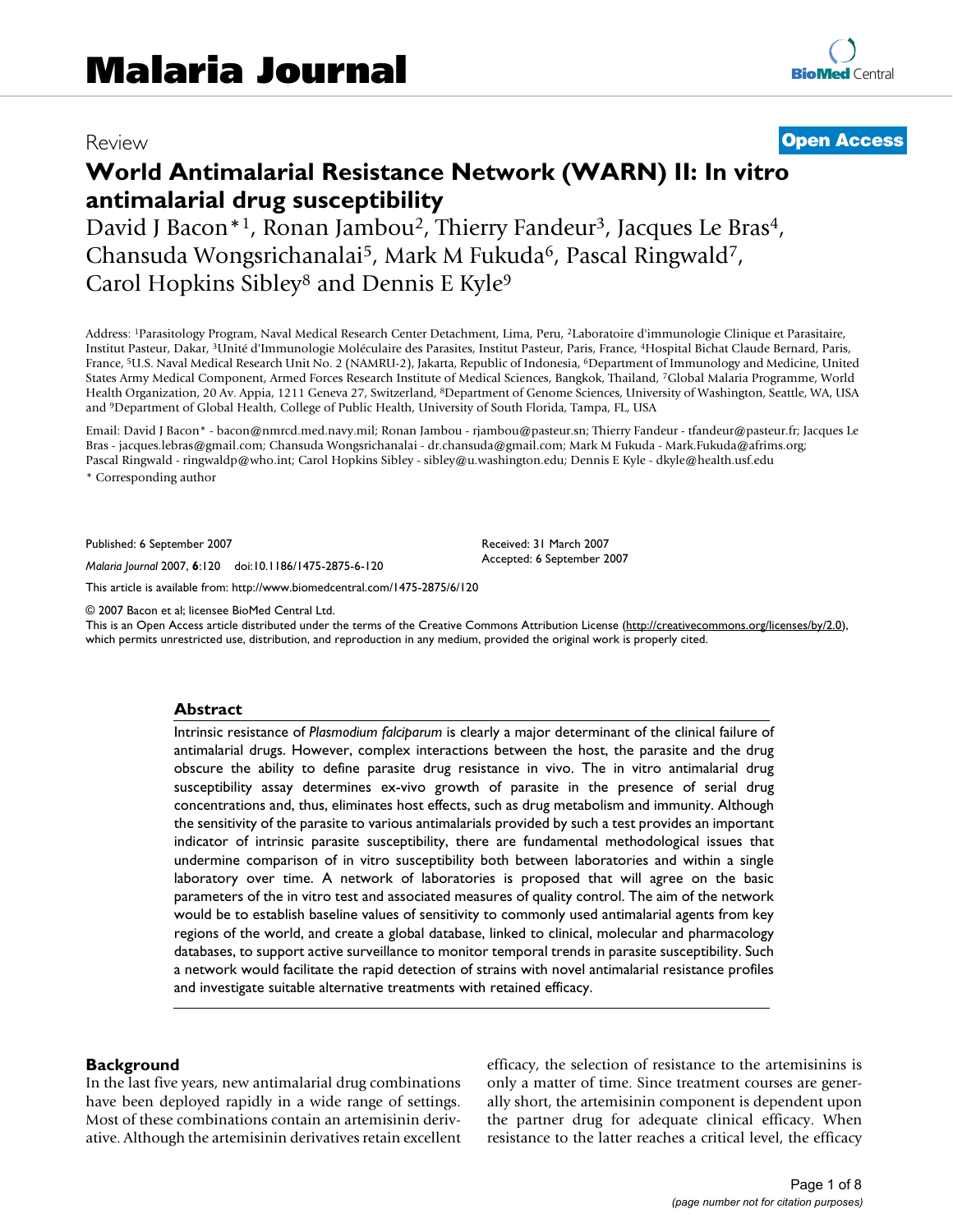of the ACT falls, and it is no longer a suitable treatment for malaria. Thus, it is crucial to establish systems for detection of the earliest possible signs of resistance to both components of ACTs. Because validated molecular markers are lacking for resistance to artemisinins and because effective partner drugs used in ACTs will mask early clinical indicators of resistance, in vitro surveillance will be the critical surveillance tool for the emergence or artemisinin resistance.

Longitudinal *in vitro* analysis of the susceptibility of *Plasmodium falciparum* strains to antimalarial drugs has three important attributes. First, this approach allows the response of clinical isolates to individual drugs to be assayed, unmodified by important host factors that influence drug efficacy in vivo. This capacity is crucial because it allows surveillance for resistance to both components of an ACT. Second, the progressive decline in drug sensitivity of isolates from the same site is likely to be the most sensitive method to identify incipient resistance in the parasite population [1]. Finally, strains with reduced antimalarial susceptibilities can then be established in continuous culture to provide the tools needed to investigate novel molecular mechanisms of resistance and for tests of susceptibility to other antimalarial agents.

Despite its obvious value, the wide variance associated with the estimates derived from the in vitro assay makes the comparison of data between laboratories problematic. The consortium that met at the Wellcome Trust Sanger Centre in October 2006 proposed that a network of regional laboratories should be established with a common test protocol and quality control methodology. Such a network would link with other established surveillance systems, but provide an additional global perspective within a novel initiative: the World Antimalarial Resistance Network (WARN). The in vitro module of the WARN database will identify the key parameters that can be standardized sufficiently to overcome the major factors responsible for inter- and intra-laboratory variability. This would minimize the bias between geographically separate research sites and identify temporal trends that could reveal the emergence of strains of plasmodia resistant to the drugs that are now being used widely.

# **Rationale**

The goal of the WARN database is to establish a worldwide system for collating information on resistance to antimalarial drugs. Testing for antimalarial in vitro sensitivity phenotypes from diverse endemic regions to drugs in use or in development is a crucial component of this network, for the following reasons: (1) the response of a patient to drug treatment is complex, and (2) reflects host factors as well as the intrinsic response of the parasites to the drug. Analysis of the parasite response to the drug in vitro minimizes host factors, and provides a measure of fundamental parasite antimalarial sensitivity.

1. The in vitro analysis produces a quantitative estimate of the effectiveness of the drug on the growth of the parasite. Longitudinal studies and comparison of the in vitro parasite responses, within a defined human population can reveal trends in sensitivity to a particular drug and, thus, the earliest possible warning of resistance that is developing in local parasite populations.

2. The introduction of combination therapy for malaria is a significant advance in antimalarial policy, but when therapeutic failures are observed, there is no straightforward way to determine which drug may be responsible. In vitro analysis allows each component of a combination to be tested independently.

3. Many different ACTs are currently being introduced or developed, but some of the long-lived partner drugs are chemically similar to each other and to drugs in current use. In vitro analysis of cross-resistance among potential new drugs is crucial to avoid development or introduction of drugs to which parasites are already partially or significantly resistant.

4. The reemergence of sensitive phenotypes necessitates the continuation to monitor older therapies that may have high drug resistance in a given location. As seen with the studies with chloroquine in Malawi [2], by removing the drug pressure for an extended period of time, older but highly effective therapies can once again be used as first line treatment.

5. Establishment of stable reference lines with known drug sensitivity profiles in vitro is a key component of the proposed network.

a. These lines allow verification of phenotypes in more than one laboratory.

b. Preservation can establish an archive of parasites that define the baseline for sensitivity to a newly introduced drug.

Despite considerable efforts, molecular markers of resistance to most components of the ACTs have not yet been identified. Parasites with verified resistant phenotypes can provide the samples needed for identification of the genetic determinants of drug resistance to particular drugs.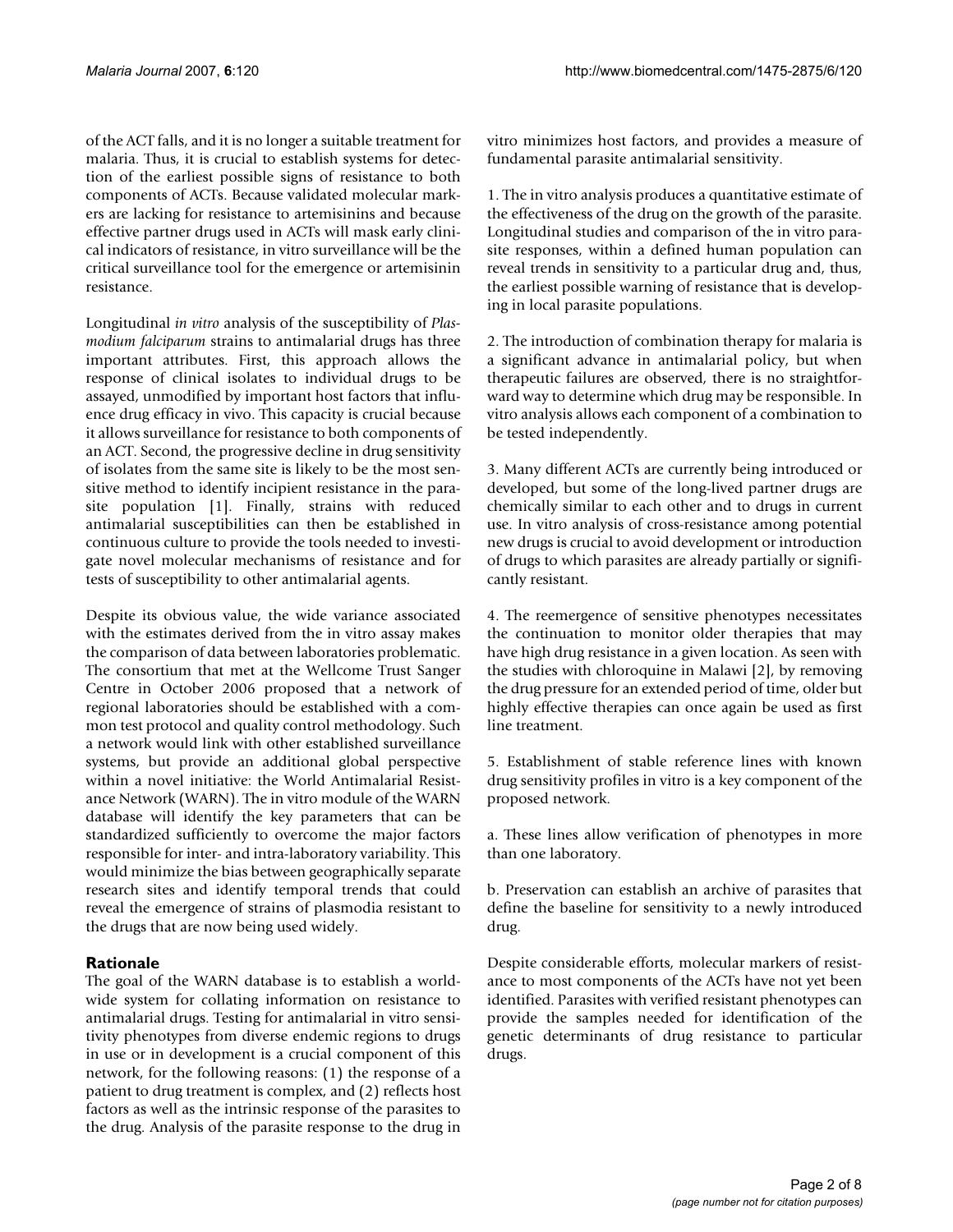# **Challenges**

# *Standardization of procedures*

The original WHO in vitro micro-technique was developed by Karl Rieckmann in 1978 to define the minimum inhibitory concentration (MIC) of malaria parasites from clinical isolates [3]. In 1979, Desjardins and colleagues [4] described a modification that measured tritiated hypoxanthine incorporation and the emphasis of the final estimate of susceptibility shifted to the  $IC_{50}$ . The latter, defined as the concentration of a drug required to inhibit parasite growth by 50% compared with the same sample grown without drug, is now the standard measure of antimalarial in vitro susceptibility. Subsequent modifications have proposed alternative methods of quantifying parasite growth such as ELISA based (e.g. pLDH or HRPII), or DNA detection (SYBG green I or Pico green) detection. Numerous variations in the details of these protocols currently make it impossible to compare these  $IC_{50}$  values directly from one laboratory to another [5,6]. At the workshop in October 2006, a solution to overcome these problems was suggested that involved the adoption of two important principles.

First, that the culture system that underlies the in vitro assay be standardized with agreement on: (1) the culture medium, (2) the initial haematocrit, (3) the initial % parasitaemia, and (4) the duration of parasite-drug contact. The second major principle is the adoption of standardized quality controls.

# **Methods**

A common set of reference strains whose genotype and phenotype are known would be used in all laboratories. The  $IC_{50}$  values for drugs to be assayed would be determined routinely on these strains and reported in parallel with the values determined for the experimental isolates. Reference strains with known sensitivity to many drugs are available from the MR4 collection [7]and other strains could be added as they are defined, or as they become relevant to studies in a particular region. The WHO has actively supported standardization of in vitro tests and has provided test kits for use in the field [8,9]. To assure drug quality and appropriate dosing, 96 well microtitre plates with known concentrations of mefloquine, quinine, chloroquine, dihydroartemisin, artemisinin and monodesethylamodiaquine, (the active metabolite of amodiaquine) have been available. However, many laboratories produce their own plates for assay of these drugs, and some components of ACTs have not yet become generally available. The proposed network would assure that relevant drugs and metabolites, together with specific advice on the preparation of test plates, were provided to the regional laboratories. Many of these newer drugs have limited solubility and lose potency rapidly so prepared plates do not have a long shelf life. Under these circumstances, the inclusion of reference strains in the overall in vitro assessment will ensure that the drugs used are of appropriate quality and activity, and that the test plates are uniformly prepared according to set guidelines. Inclusion of regional or global controls will help to eliminate laboratory bias, ensure more consistent results, and enable comparison of data between laboratories worldwide.

# **Structure**

# *Local and regional networks*

The establishment of a network of cooperating laboratories and regional reference laboratories will meet these requirements most effectively. The centres would conduct periodic testing on the in vitro plates using control isolates. Centres could also prepare, store and distribute the reference isolates to ensure the integrity of the strains and the stability of their phenotypes. There will certainly be inter-laboratory variation since small differences in culture conditions will remain, even with a standard protocol, but this variation would be minimized and controlled by comparison of tests on the same reference strains. If a laboratory reported a reference strain test with a value lying outside the accepted range of the IC50, this would trigger a response from the regional centre to address the problem.

# *Methods for measuring growth inhibition*

In contrast to the agreement that common protocols are necessary for in vitro culture and in vitro test conditions, the group proposed that many different methods for measuring the growth of the parasites were feasible, and would still produce comparable data. A widely used method, incorporation of 3H-hypoxanthine into high molecular weight nucleic acids, has been the "gold standard" for some time, but ELISA-based methods, fluorescent dyes that intercalate into DNA and real time PCR are gaining advocates, as well [10-15]. Each method currently described in the literature has supporters and detractors and new ones will surely be developed. Some methods are more adapted to regional centres, and others may be more appropriate in smaller laboratories. The group proposed that centres could choose the output method most appropriate to their equipment and personnel, and the adoption of reference strains can assure comparability of the results obtained with the different output assays. The most important point about the assay method is consistency. When in vitro culture conditions are maintained, comparable test data are produced, even if different methods are used to quantify parasite growth. However, once a method is chosen it is crucial that subsequent longitudinal studies conducted in the same area be done with the same test system, and any change to a different method be validated with the previous approach. This consistent approach will permit detection of small increases in the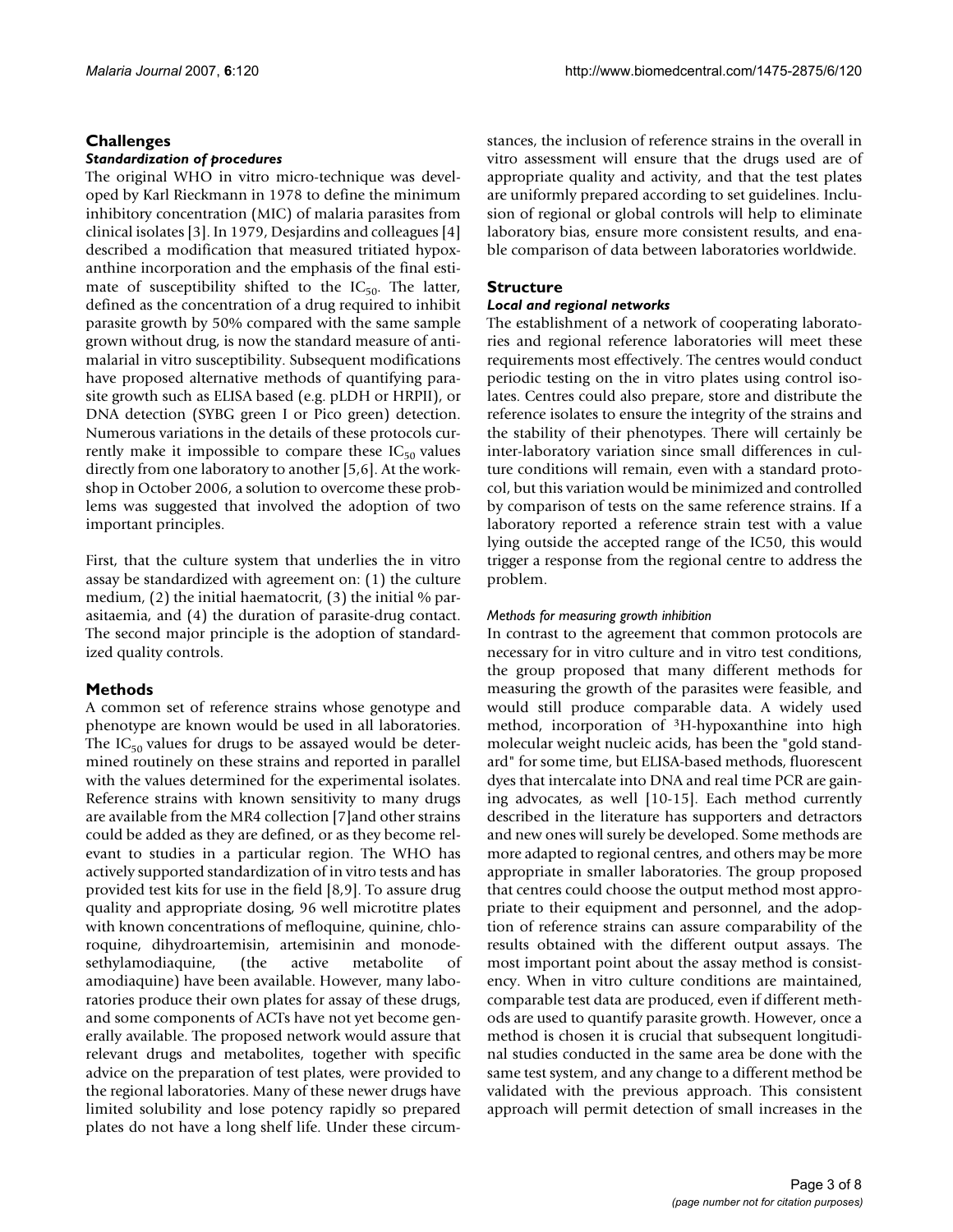$IC_{50}$  values of local isolates, and can serve as an early indication of resistance to the drug in question.

#### *Choice of isolates to be assayed*

Early detection of resistance to drugs currently in use will require that baseline parasite chemosensitivity of current isolates from endemic regions is established, both in absolute terms as well as the distribution and range of values expected from a particular laboratory assay. The testing of parasites freshly isolated from patients will provide key data. However, it is also critical to establish contemporary lines in continuous culture, and to freeze aliquots of those lines for future reference. This will allow putatively resistant isolates to be studied at local and regional level facilities. Careful verification (or refutation) of resistance in local isolates is, perhaps, the most important role for in vitro studies [16]. Patients fail treatment for a variety of reasons, even when the infecting parasites are still sensitive to the drug: poor drug absorption, atypical metabolism, the presence of co-infections and many other factors. These parameters are especially important but often poorly understood for the newer ACTs, [17-20], and it is crucial to determine whether parasite resistance to the treatment is the actual cause of clinical failure. The determination of the in vitro sensitivity of the putatively resistant parasites is the most direct approach.

In vitro data from retrospective studies of previously cultured parasites can also be an important and useful part of the proposed database. Archiving of current isolates with dependable data on their sensitivity to a wide range of drugs will also allow each region to establish baseline values and thus to follow more effectively the trends in sensitivity to the drugs in use [1,18,21-23]. Documentation of rising  $IC_{50}$  values over the original background is a clear warning of developing resistance. In aggregate, data from these disparate isolates can provide baseline platforms for comparison of temporal trends as surveillance is developed and extended.

#### *Data handling, quality and reporting*

The overall database will be created using individual patient records. The in vitro test for one parasite strain/ one drug constitutes a series of measurements of parasite growth, over the drug/parasite contact period, in a range of drug concentrations. Normally, the 8 wells of a 96-well micro-culture plate are sufficient to generate a doseresponse curve from which the essential output, the  $IC_{50}$ ,



### **Figure 1**

**Output of the raw data from an in vitro experiment**. This is an example of output from tools that will be freely available on the in vitro module of the web site.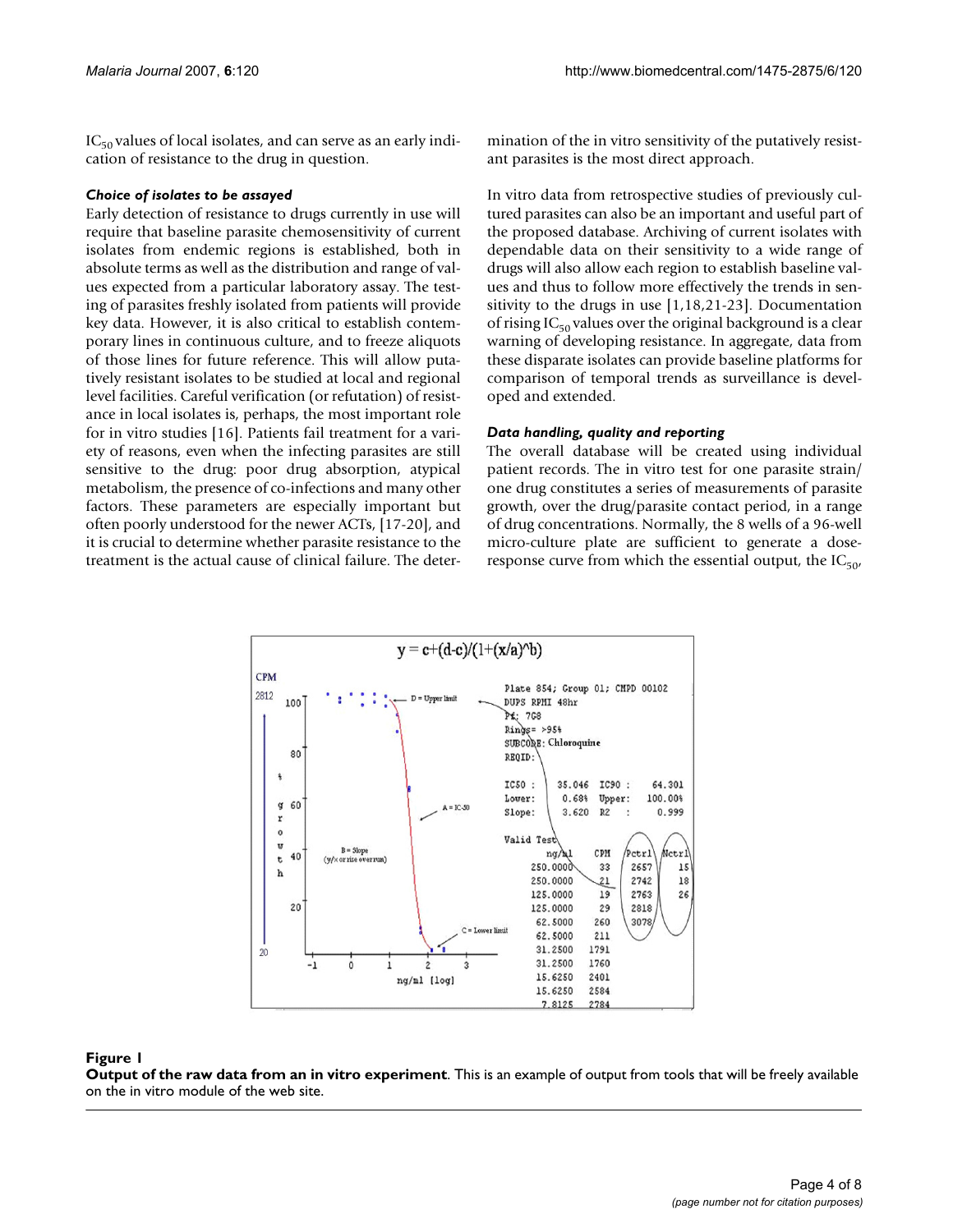can be determined. Whatever the method chosen to measure parasite growth, collection of data into a local electronic data base will allow the efficient archiving and analysis of the data for each drug-parasite test. A number of analysis programmes are available [24] and the in vitro module of this database will have such a programme on the web site. Figure 1 shows the output from one such programme, which includes a display of the input data, the resulting dose-response curve and the formula for calculating the  $IC_{50}$  value. Key parameters of the graph are calculated, so that the quality of the data can be readily assessed. The  $IC_{50}$  (or any other proportional degree of inhibition, like the  $IC_{90}$ ) is also calculated using the logistic dose response, using a four-parameter equation including the  $IC_{50}$  – Slope, the  $E_{min}$  (lower limit or asymptote) and the  $E_{\text{max}}$  (upper limit or asymptote).

In addition, calculation of the geometric mean of the  $IC_{50}$ values from a group of isolates and the standard deviation or 95% confidence interval will be readily managed using the programme on the web. This will facilitate the analysis of data by individual groups, but the programme will not automatically enter the data into the central database. That action will require specific authorization from the group that has generated the data and from the database manager. However, this system should allow a straightforward path for both data and the analysis to be submitted for entry into the central database. Inclusion of this kind of information, along with the data and calculations of the same parameters for the reference strains, determined in parallel, should permit data from different sites and different times to be compared.

The database would not set a cut off for sensitivity vs. resistance of the isolates assayed for particular drugs. These designations have created confusion [25], and it is clear that even when data are collected in a consistent way, the  $IC_{50}$  values for a set of strains usually represent a continuous distribution rather than the bimodal distribution suggested by the classification. However, by linking data with in vivo results, pharmacokinetics, and when possible, molecular markers of resistance, researchers can start to set limits of sensitivity. However, arbitrary cut offs applied to in vitro data are probably not useful.

Tools included in the in vitro module of the database will have software programmes that make analyses of subsets of the data possible by any user. The database will be designed so that all entries can be queried with common algorithims. For example, the inclusion of individual data would make it possible to query the database to determine the rates of change in  $IC_{50}$  values for a particular drug in isolates from different regions. Currently, most of the information on the speed with which resistance evolves to particular drugs derives from Southeast Asian

sites [13,26-28]. It is not at all clear how those rates might predict the spread of resistance in sites with very different characteristics and levels of transmission [29]. The proposed network will collect the necessary data and the database will collate the information to allow questions of this kind to be productively addressed.

The database is designed for open access on the web, and it will be most valuable if data are submitted as rapidly as they are generated. Access to the tools for data entry and analysis will be freely available on the web site, and this will provide an incentive for groups to submit data to the database manager for inclusion in the database. This approach will facilitate the preparation for publication of the data that have been collected by a group, and assure that the important professional work of in vitro surveillance is rewarded. Although the database will include information from patient isolates, the entries will be anonymous, and the linkage to any patient information will be designed to assure patient anonymity.

# **Benefits**

# *Rapid identification of putative resistant isolates*

In vitro assay of patient isolates and comparison with the sensitivity of reference strains to the same drugs is still the most direct way to determine whether parasite resistance is responsible for an increase in drug treatment failures. If a decline in clinical efficacy of an ACT is observed, in vitro testing of patient isolates will be required to determine whether host factors or an intrinsic decline in parasite susceptibility underlie the observation [30,31]. The proposed network must be organized and activated now, so that baseline sensitivity to the various ACT partner drugs can be clearly defined. In vitro testing is the only system that is presently available to provide clear early warning of impending resistance to the components of ACTs. A network of laboratories that can produce high quality in vitro data from many different endemic areas and make these data accessible in an open database can provide the surveillance that is required.

### *Definition of molecular markers for resistance to ACT components*

In vitro assays of drug sensitivity to chloroquine and sulphadoxine-pyrimethamine and mefloquine have played a key role in defining the molecular markers responsible for resistance to these drugs. The genetic changes associated with resistance were identified by comparison of the genotypes of parasites with sensitive and resistant phenotypes, but the loci responsible for resistance were identified long after clinical resistance to the drugs had risen to unacceptably high levels (reviewed in [13,32- 34]). Definitive molecular markers for drug resistance to the different artemisinin derivatives being used, or indeed to any of the partner drugs, except mefloquine, are not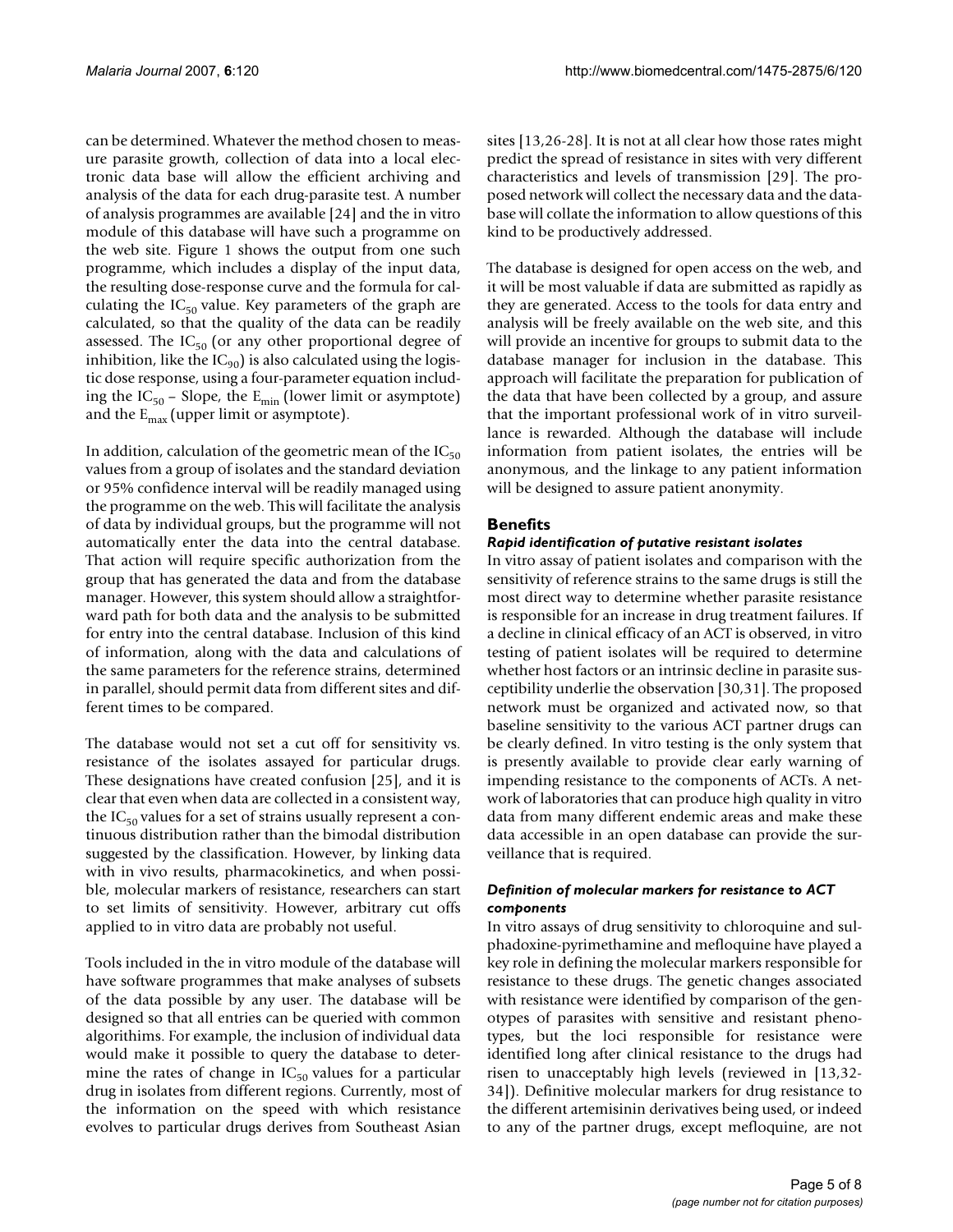available [19]. Because of the very short half-life of artemisinins, they have been paired in combinations with longer-lived partners for longer drug action and prophylaxis against reinfecting parasites. This approach means that parasites are then exposed in vivo to these partner drugs alone for an extended period, and selection of resistance to the partner drugs is far more likely than to the artemisinin. There are already hints that this is occurring [19,35-37]. Rapid identification of resistance to a longlived partner will allow a new partner to be chosen, protecting the artemisinin component. This assumes, of course, that there is an active "pipeline" of potential partners available when the need arises.

In vitro identification of a series of parasite lines from natural isolates stably resistant to artemisinins and to their partner drugs, lumefantrine, mefloquine, pyronaridine, piperaquine and amodiaquine is the first step to define the genetic basis of resistance to each class of drug. Comparison of the genomes of these resistant parasites with related lines that remain sensitive to the drug will allow genetic differences to be identified and loci responsible for the resistance to be validated. A reference genome of the 3D7 *P. falciparum* is available [38], and single nucleotide polymorphisms [39-41], small insertions and deletions [42] and changes in copy number [43] in patient isolates and strains established from them can now be compared relatively rapidly with reference genomes. This whole genome approach readily identified the locus that is principally responsible for resistance to chloroquine [44] and this is the most direct approach to identify loci with associations to resistance to the various components of ACTs. Molecular markers associated with resistance to any of the components of ACTs could provide a second key early warning of the emergence and spread of resistance to these valuable drugs.

### *Linkage to other modules of the WARN database*

The World Antimalarial Resistance Network aims to create an individual level database containing information on clinical, in vitro, pharmacokinetic and molecular markers of antimalarial resistance. The system is described in more detail in the paper on the clinical module of the database and on the web site where the prototype database resides [45]. There will be some instances where both the clinical outcome of treatment and contemporary determination of in vitro sensitivity to drugs will be available. Moreover, the pharmacokinetic response of a patient to the treatment drug may be linked from that module (a sub-set of the main database), as well. When complementary information like this is available on an isolate, the records will be linked so that pharmacokinetic and pharmacodynamic information can be correlated. However, the bulk of the data on in vitro analysis is unlikely to be linked to a particular patient record. In those cases, individual records will still be used, and information on the time and place of collection of the isolate will be included. Molecular markers of resistance to particular drugs will also be determined for many of the individual isolates that are tested for chemosensitivity in vitro, and will be linked, through the database structure, to the in vitro test results.

### *Understanding geographic and temporal trends in parasite resistance*

Currently, in vitro data on antimalarial drug resistance are available only for a few locations. The absence of regional information and the lack of coordinated data over a long time period make it almost impossible to follow trends that could give early warning that resistance to the antimalarial drugs in use is emerging. This network and the associated database will be a common source of data on the in vitro response to drugs of parasites from many endemic areas. The database will provide programmes on the web site that will facilitate the analysis and presentation of trends in in vitro sensitivity from all malarial regions and on a real-time basis. Those who advise policy makers will then have the tools needed to present a coherent picture of drug resistance in their country and region. This feature should make it possible to provide evidence to those responsible for changing drug policy when increasing resistance is observed.

### **Conclusion**

The introduction of ACTs has made a dramatic impact on malaria treatment in many countries [46], and there is progress in solving the various economic and logistical problems that have slowed their introduction in some regions [47]. Currently, these drugs are effective almost everywhere, but there are already hints that resistance to artemisinins is emerging [30] and resistance has already compromised the efficacy of some ACT partner drugs. It is crucial to quickly devise and activate a comprehensive plan for monitoring closely ACT drug effectiveness. WARN sets out to do just that. The clinical components of the database will provide much needed data on drug efficacy, but the malaria community cannot afford to wait until clinical failure of these drugs arises. The experience with chloroquine and sulphadoxine-pyrimethamine is clear: if action is taken only after clinical failures are common, it will be too late to save these valuable drugs. The in vitro network will provide the most sensitive bellwether of the emergence of resistant parasites: rising  $IC_{50}$  values of contemporary parasites. Moreover, parasites with drug resistant phenotypes in vitro are the key to using modern genomic comparisons to identify the genetic changes that underlie the resistance. There is no time to waste.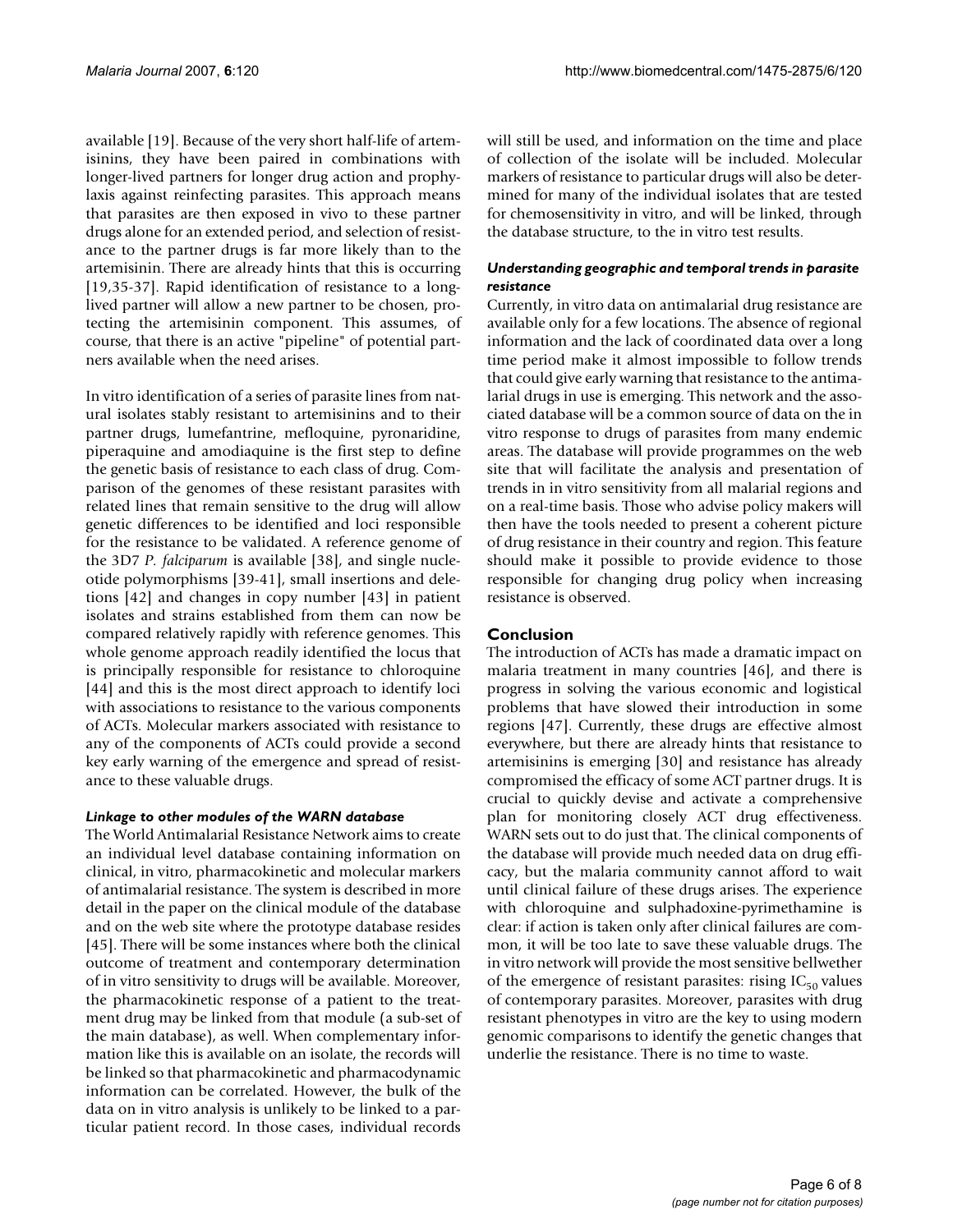#### **Authors' contributions**

DJB wrote the first draft of the manuscript, DEK chaired the in vitro subgroup, and RJ, TF, JLB, CW, MMF and PR contributed to the discussions and edited the manuscript.

#### **Acknowledgements**

The Bill and Melinda Gates Foundation funded the workshop that was held in Hinxton, UK in October 2006. Some of this work was supported by funds provided by the Department of Defense-Global Emerging Infectious System (DoD-GEIS) under the unit number 847705.82000.256B, B0016. The views presented in this article are those of the authors and do not represent those of the authors' respective institutions. Some of the authors are military service members. This work was prepared as part of our official duties. Title 17 U.S.C. § 105 provides that "Copyright protection under this title is not available for any work of the United States Government." Title 17 U.S.C. § 101 defines a U.S. Government work as a work prepared by a military service member or employee of the U.S. Government as part of that person's official duties. PR is a staff member of the World Health Organization. PR alone is responsible for the views expressed in this publication and they do not necessarily represent the decisions, policy or views of the World Health Organization.

#### **References**

- 1. Basco LK, Ringwald P: **[Molecular epidemiology of malaria in](http://www.ncbi.nlm.nih.gov/entrez/query.fcgi?cmd=Retrieve&db=PubMed&dopt=Abstract&list_uids=17255223) [Cameroon. XXIV. Trends of in vitro antimalarial drug](http://www.ncbi.nlm.nih.gov/entrez/query.fcgi?cmd=Retrieve&db=PubMed&dopt=Abstract&list_uids=17255223) [responses in Yaounde, Cameroon.](http://www.ncbi.nlm.nih.gov/entrez/query.fcgi?cmd=Retrieve&db=PubMed&dopt=Abstract&list_uids=17255223)** *Am J Trop Med Hyg* 2007, **76(1):**20-26.
- 2. Laufer MK, Thesing PC, Eddington ND, Masonga R, Dzinjalamala FK, Takala SL, Taylor TE, Plowe CV: **[Return of Chloroquine Antima](http://www.ncbi.nlm.nih.gov/entrez/query.fcgi?cmd=Retrieve&db=PubMed&dopt=Abstract&list_uids=17093247)[larial Efficacy in Malawi.](http://www.ncbi.nlm.nih.gov/entrez/query.fcgi?cmd=Retrieve&db=PubMed&dopt=Abstract&list_uids=17093247)** *N Engl J Med* 2006, **355(19):**1959-1966.
- 3. Rieckmann KH, Lopez Antunano FJ: **[Chloroquine resistance of](http://www.ncbi.nlm.nih.gov/entrez/query.fcgi?cmd=Retrieve&db=PubMed&dopt=Abstract&list_uids=4945631) [Plasmodium falciparum in Brazil detected by a simple in](http://www.ncbi.nlm.nih.gov/entrez/query.fcgi?cmd=Retrieve&db=PubMed&dopt=Abstract&list_uids=4945631) [vitro method.](http://www.ncbi.nlm.nih.gov/entrez/query.fcgi?cmd=Retrieve&db=PubMed&dopt=Abstract&list_uids=4945631)** *Bull World Health Organ* 1971, **45(2):**157-167.
- 4. Desjardins RE, Canfield CJ, Haynes JD, Chulay JD: **[Quantitative](http://www.ncbi.nlm.nih.gov/entrez/query.fcgi?cmd=Retrieve&db=PubMed&dopt=Abstract&list_uids=394674) [assessment of antimalarial activity in vitro by a semiauto](http://www.ncbi.nlm.nih.gov/entrez/query.fcgi?cmd=Retrieve&db=PubMed&dopt=Abstract&list_uids=394674)[mated microdilution technique.](http://www.ncbi.nlm.nih.gov/entrez/query.fcgi?cmd=Retrieve&db=PubMed&dopt=Abstract&list_uids=394674)** *Antimicrob Agents Chemother* 1979, **16(6):**710-718.
- 5. Basco LK: **[Molecular epidemiology of malaria in cameroon.](http://www.ncbi.nlm.nih.gov/entrez/query.fcgi?cmd=Retrieve&db=PubMed&dopt=Abstract&list_uids=15155978) XX. Experimental studies on various factors of in vitro drug [sensitivity assays using fresh isolates of Plasmodium falci](http://www.ncbi.nlm.nih.gov/entrez/query.fcgi?cmd=Retrieve&db=PubMed&dopt=Abstract&list_uids=15155978)[parum.](http://www.ncbi.nlm.nih.gov/entrez/query.fcgi?cmd=Retrieve&db=PubMed&dopt=Abstract&list_uids=15155978)** *Am J Trop Med Hyg* 2004, **70(5):**474-480.
- 6. Basco LK: **[Molecular epidemiology of malaria in Cameroon.](http://www.ncbi.nlm.nih.gov/entrez/query.fcgi?cmd=Retrieve&db=PubMed&dopt=Abstract&list_uids=14506772) XV. Experimental studies on serum substitutes and supple[ments and alternative culture media for in vitro drug sensis](http://www.ncbi.nlm.nih.gov/entrez/query.fcgi?cmd=Retrieve&db=PubMed&dopt=Abstract&list_uids=14506772)[vity assays using fresh isolates of Plasmodium falciparum.](http://www.ncbi.nlm.nih.gov/entrez/query.fcgi?cmd=Retrieve&db=PubMed&dopt=Abstract&list_uids=14506772)** *Am J Trop Med Hyg* 2003, **69(2):**168-173.
- 7. Malaria Research and Reference Reagent Resource Center: [[http://](http://www.mr4.org) [www.mr4.org](http://www.mr4.org)].
- 8. World Health Organization: **Monitoring antimalarial drug resistance: a report of a consultation.** WHO/CDS/CSR/EPH/ 2002.17. WHO/CDS/RBM/2002.39. Geneva, Switzerland; 2003.
- 9. World Health Organization: **In vitro micro-test (Mark III) for the assessment of Plasmodium falciparum to chloroquine, mefloquine, quinine, amodiaquine, sulfadoxine/pyrimethamine and artemisinin.** CTD/MAL/9720 Rev 2. Geneva, Switzerland; 2001.
- 10. Bacon DJ, Latour C, Lucas C, Colina O, Ringwald P, Picot S: **[Com](http://www.ncbi.nlm.nih.gov/entrez/query.fcgi?cmd=Retrieve&db=PubMed&dopt=Abstract&list_uids=17220424)parison of a SYBR green I-based assay with a histidine-rich [protein II enzyme-linked immunosorbent assay for in vitro](http://www.ncbi.nlm.nih.gov/entrez/query.fcgi?cmd=Retrieve&db=PubMed&dopt=Abstract&list_uids=17220424) antimalarial drug efficacy testing and application to clinical [isolates.](http://www.ncbi.nlm.nih.gov/entrez/query.fcgi?cmd=Retrieve&db=PubMed&dopt=Abstract&list_uids=17220424)** *Antimicrob Agents Chemother* 2007, **51(4):**1172-1178.
- 11. Makler MT, Ries JM, Williams JA, Bancroft JE, Piper RC, Gibbins BL, Hinrichs DJ: **[Parasite lactate dehydrogenase as an assay for](http://www.ncbi.nlm.nih.gov/entrez/query.fcgi?cmd=Retrieve&db=PubMed&dopt=Abstract&list_uids=8333566) [Plasmodium falciparum drug sensitivity.](http://www.ncbi.nlm.nih.gov/entrez/query.fcgi?cmd=Retrieve&db=PubMed&dopt=Abstract&list_uids=8333566)** *Am J Trop Med Hyg* 1993, **48(6):**739-741.
- 12. Noedl H, Bronnert J, Yingyuen K, Attlmayr B, Kollaritsch H, Fukuda M: **[Simple histidine-rich protein 2 double-site sandwich](http://www.ncbi.nlm.nih.gov/entrez/query.fcgi?cmd=Retrieve&db=PubMed&dopt=Abstract&list_uids=16048989) [enzyme-linked immunosorbent assay for use in malaria drug](http://www.ncbi.nlm.nih.gov/entrez/query.fcgi?cmd=Retrieve&db=PubMed&dopt=Abstract&list_uids=16048989) [sensitivity testing.](http://www.ncbi.nlm.nih.gov/entrez/query.fcgi?cmd=Retrieve&db=PubMed&dopt=Abstract&list_uids=16048989)** *Antimicrob Agents Chemother* 2005, **49(8):**3575-3577.
- 13. Noedl H, Wernsdorfer WH, Miller RS, Wongsrichanalai C: **[Histi](http://www.ncbi.nlm.nih.gov/entrez/query.fcgi?cmd=Retrieve&db=PubMed&dopt=Abstract&list_uids=12019072)[dine-rich protein II: a novel approach to malaria drug sensi](http://www.ncbi.nlm.nih.gov/entrez/query.fcgi?cmd=Retrieve&db=PubMed&dopt=Abstract&list_uids=12019072)[tivity testing.](http://www.ncbi.nlm.nih.gov/entrez/query.fcgi?cmd=Retrieve&db=PubMed&dopt=Abstract&list_uids=12019072)** *Antimicrob Agents Chemother* 2002, **46(6):**1658-1664.
- 14. Smilkstein M, Sriwilaijaroen N, Kelly JX, Wilairat P, Riscoe M: **[Simple](http://www.ncbi.nlm.nih.gov/entrez/query.fcgi?cmd=Retrieve&db=PubMed&dopt=Abstract&list_uids=15105138) [and Inexpensive Fluorescence-Based Technique for High-](http://www.ncbi.nlm.nih.gov/entrez/query.fcgi?cmd=Retrieve&db=PubMed&dopt=Abstract&list_uids=15105138)[Throughput Antimalarial Drug Screening.](http://www.ncbi.nlm.nih.gov/entrez/query.fcgi?cmd=Retrieve&db=PubMed&dopt=Abstract&list_uids=15105138)** *Antimicrob Agents Chemother* 2004, **48(5):**1803-1806.
- 15. Kaddouri H, Nakache S, Houze S, Mentre F, Le Bras J: **[Assessment](http://www.ncbi.nlm.nih.gov/entrez/query.fcgi?cmd=Retrieve&db=PubMed&dopt=Abstract&list_uids=17005815) of the drug susceptibility of Plasmodium falciparum clinical [isolates from africa by using a Plasmodium lactate dehydro](http://www.ncbi.nlm.nih.gov/entrez/query.fcgi?cmd=Retrieve&db=PubMed&dopt=Abstract&list_uids=17005815)genase immunodetection assay and an inhibitory maximum effect model for precise measurement of the 50-percent [inhibitory concentration.](http://www.ncbi.nlm.nih.gov/entrez/query.fcgi?cmd=Retrieve&db=PubMed&dopt=Abstract&list_uids=17005815)** *Antimicrob Agents Chemother* 2006, **50(10):**3343-3349.
- 16. Noranate N, Durand R, Tall A, Marrama L, Spiegel A, Sokhna C, Pradines B, Cojean S, Guillotte M, Bischoff E, *et al.*: **[Rapid Dissemi](http://www.ncbi.nlm.nih.gov/entrez/query.fcgi?cmd=Retrieve&db=PubMed&dopt=Abstract&list_uids=17206274)[nation of Plasmodium falciparum Drug Resistance Despite](http://www.ncbi.nlm.nih.gov/entrez/query.fcgi?cmd=Retrieve&db=PubMed&dopt=Abstract&list_uids=17206274) [Strictly Controlled Antimalarial Use.](http://www.ncbi.nlm.nih.gov/entrez/query.fcgi?cmd=Retrieve&db=PubMed&dopt=Abstract&list_uids=17206274)** *PLoS ONE* 2007, **2:**e139.
- Kosaisavee V, Suwanarusk R, Nosten F, Kyle DE, Barrends M, Jones J, Price R, Russell B, Lek-Uthai U: **[Plasmodium vivax: isotopic,](http://www.ncbi.nlm.nih.gov/entrez/query.fcgi?cmd=Retrieve&db=PubMed&dopt=Abstract&list_uids=16545375) [PicoGreen, and microscopic assays for measuring chloro](http://www.ncbi.nlm.nih.gov/entrez/query.fcgi?cmd=Retrieve&db=PubMed&dopt=Abstract&list_uids=16545375)[quine sensitivity in fresh and cryopreserved isolates.](http://www.ncbi.nlm.nih.gov/entrez/query.fcgi?cmd=Retrieve&db=PubMed&dopt=Abstract&list_uids=16545375)** *Exp Parasitol* 2006, **114(1):**34-39.
- 18. Lim P, Chim P, Sem R, Nemh S, Poravuth Y, Lim C, Seila S, Tsuyuoka R, Denis MB, Socheat D, *et al.*: **[In vitro monitoring of Plasmo](http://www.ncbi.nlm.nih.gov/entrez/query.fcgi?cmd=Retrieve&db=PubMed&dopt=Abstract&list_uids=15589795)[dium falciparum susceptibility to artesunate, mefloquine,](http://www.ncbi.nlm.nih.gov/entrez/query.fcgi?cmd=Retrieve&db=PubMed&dopt=Abstract&list_uids=15589795) [quinine and chloroquine in Cambodia: 2001–2002.](http://www.ncbi.nlm.nih.gov/entrez/query.fcgi?cmd=Retrieve&db=PubMed&dopt=Abstract&list_uids=15589795)** *Acta Tropica* 2005, **93(1):**31-40.
- 19. Price RN, Uhlemann A-C, Brockman A, McGready R, Ashley E, Phaipun L, Patel R, Laing K, Looareesuwan S, White NJ: **Mefloquine resistance in Plasmodium falciparum and increased pfmdr1 gene copy number.** *The Lancet* 2004, **364(9432):**438-447.
- 20. Silamut K, Phu NH, Whitty C, Turner GD, Louwrier K, Mai NT, Simpson JA, Hien TT, White NJ: **[A quantitative analysis of the micro](http://www.ncbi.nlm.nih.gov/entrez/query.fcgi?cmd=Retrieve&db=PubMed&dopt=Abstract&list_uids=10433933)[vascular sequestration of malaria parasites in the human](http://www.ncbi.nlm.nih.gov/entrez/query.fcgi?cmd=Retrieve&db=PubMed&dopt=Abstract&list_uids=10433933) [brain.](http://www.ncbi.nlm.nih.gov/entrez/query.fcgi?cmd=Retrieve&db=PubMed&dopt=Abstract&list_uids=10433933)** *Am J Pathol* 1999, **155(2):**395-410.
- Basco LK: [Molecular epidemiology of malaria in Cameroon.](http://www.ncbi.nlm.nih.gov/entrez/query.fcgi?cmd=Retrieve&db=PubMed&dopt=Abstract&list_uids=14506773) **[XVI. Longitudinal surveillance of in vitro pyrimethamine](http://www.ncbi.nlm.nih.gov/entrez/query.fcgi?cmd=Retrieve&db=PubMed&dopt=Abstract&list_uids=14506773) [resistance in Plasmodium falciparum.](http://www.ncbi.nlm.nih.gov/entrez/query.fcgi?cmd=Retrieve&db=PubMed&dopt=Abstract&list_uids=14506773)** *Am J Trop Med Hyg* 2003, **69(2):**174-178.
- 22. Organization WH: **Susceptibility of Plasmodium falciparum to antimalarial drugs : report on global monitoring : 1996–2004.** Geneva, Switzerland; 2005.
- 23. Mberu EK, Mosobo MK, Nzila AM, Kokwaro GO, Sibley CH, Watkins WM: **[The changing in vitro susceptibility pattern to](http://www.ncbi.nlm.nih.gov/entrez/query.fcgi?cmd=Retrieve&db=PubMed&dopt=Abstract&list_uids=11037785) [pyrimethamine/sulfadoxine in Plasmodium falciparum field](http://www.ncbi.nlm.nih.gov/entrez/query.fcgi?cmd=Retrieve&db=PubMed&dopt=Abstract&list_uids=11037785) [isolates from Kilifi, Kenya.](http://www.ncbi.nlm.nih.gov/entrez/query.fcgi?cmd=Retrieve&db=PubMed&dopt=Abstract&list_uids=11037785)** *Am J Trop Med Hyg* 2000, **62(3):**396-401.
- 24. **ICEstimator** [<http://www.antimalarial-icestimator.net>]
- 25. Basco L, Ringwald P: **[Drug-resistant malaria: problems with its](http://www.ncbi.nlm.nih.gov/entrez/query.fcgi?cmd=Retrieve&db=PubMed&dopt=Abstract&list_uids=10827363) [definition and technical approaches.](http://www.ncbi.nlm.nih.gov/entrez/query.fcgi?cmd=Retrieve&db=PubMed&dopt=Abstract&list_uids=10827363)** *Sante* 2000, **10(1):**47-50.
- 26. White NJ: **[Antimalarial drug resistance: the pace quickens.](http://www.ncbi.nlm.nih.gov/entrez/query.fcgi?cmd=Retrieve&db=PubMed&dopt=Abstract&list_uids=1493976)** *J Antimicrob Chemother* 1992, **30(5):**571-585.
- 27. Wernsdorfer WH: **[Epidemiology of drug resistance in malaria.](http://www.ncbi.nlm.nih.gov/entrez/query.fcgi?cmd=Retrieve&db=PubMed&dopt=Abstract&list_uids=8203301)** *Acta Trop* 1994, **56(2–3):**143-156.
- 28. Brockman A, Price RN, van Vugt M, Heppner DG, Walsh D, Sookto P, Wimonwattrawatee T, Looareesuwan S, White NJ, Nosten F: **Plasmodium falciparum antimalarial drug susceptibility on [the north-western border of Thailand during five years of](http://www.ncbi.nlm.nih.gov/entrez/query.fcgi?cmd=Retrieve&db=PubMed&dopt=Abstract&list_uids=11132385) [extensive use of artesunate-mefloquine.](http://www.ncbi.nlm.nih.gov/entrez/query.fcgi?cmd=Retrieve&db=PubMed&dopt=Abstract&list_uids=11132385)** *Trans R Soc Trop Med Hyg* 2000, **94(5):**537-544.
- 29. Bloland PB, Ettling M, Meek S: **[Combination therapy for malaria](http://www.ncbi.nlm.nih.gov/entrez/query.fcgi?cmd=Retrieve&db=PubMed&dopt=Abstract&list_uids=11196485) [in Africa: hype or hope?](http://www.ncbi.nlm.nih.gov/entrez/query.fcgi?cmd=Retrieve&db=PubMed&dopt=Abstract&list_uids=11196485)** *Bull World Health Organ* 2000, **78(12):**1378-1388.
- 30. Jambou R, Legrand E, Niang M, Khim N, Lim P, Volney B, Ekala MT, Bouchier C, Esterre P, Fandeur T, *et al.*: **[Resistance of Plasmo](http://www.ncbi.nlm.nih.gov/entrez/query.fcgi?cmd=Retrieve&db=PubMed&dopt=Abstract&list_uids=16325698)[dium falciparum field isolates to in-vitro artemether and](http://www.ncbi.nlm.nih.gov/entrez/query.fcgi?cmd=Retrieve&db=PubMed&dopt=Abstract&list_uids=16325698) [point mutations of the SERCA-type PfATPase6.](http://www.ncbi.nlm.nih.gov/entrez/query.fcgi?cmd=Retrieve&db=PubMed&dopt=Abstract&list_uids=16325698)** *Lancet* 2005, **366(9501):**1960-1963.
- 31. Pickard AL, Wongsrichanalai C, Purfield A, Kamwendo D, Emery K, Zalewski C, Kawamoto F, Miller RS, Meshnick SR: **[Resistance to](http://www.ncbi.nlm.nih.gov/entrez/query.fcgi?cmd=Retrieve&db=PubMed&dopt=Abstract&list_uids=12878499) [antimalarials in Southeast Asia and genetic polymorphisms](http://www.ncbi.nlm.nih.gov/entrez/query.fcgi?cmd=Retrieve&db=PubMed&dopt=Abstract&list_uids=12878499) [in pfmdr1.](http://www.ncbi.nlm.nih.gov/entrez/query.fcgi?cmd=Retrieve&db=PubMed&dopt=Abstract&list_uids=12878499)** *Antimicrob Agents Chemother* 2003, **47(8):**2418-2423.
- 32. Gregson A, Plowe CV: **[Mechanisms of resistance of malaria](http://www.ncbi.nlm.nih.gov/entrez/query.fcgi?cmd=Retrieve&db=PubMed&dopt=Abstract&list_uids=15734729) [parasites to antifolates.](http://www.ncbi.nlm.nih.gov/entrez/query.fcgi?cmd=Retrieve&db=PubMed&dopt=Abstract&list_uids=15734729)** *Pharmacol Rev* 2005, **57(1):**117-145.